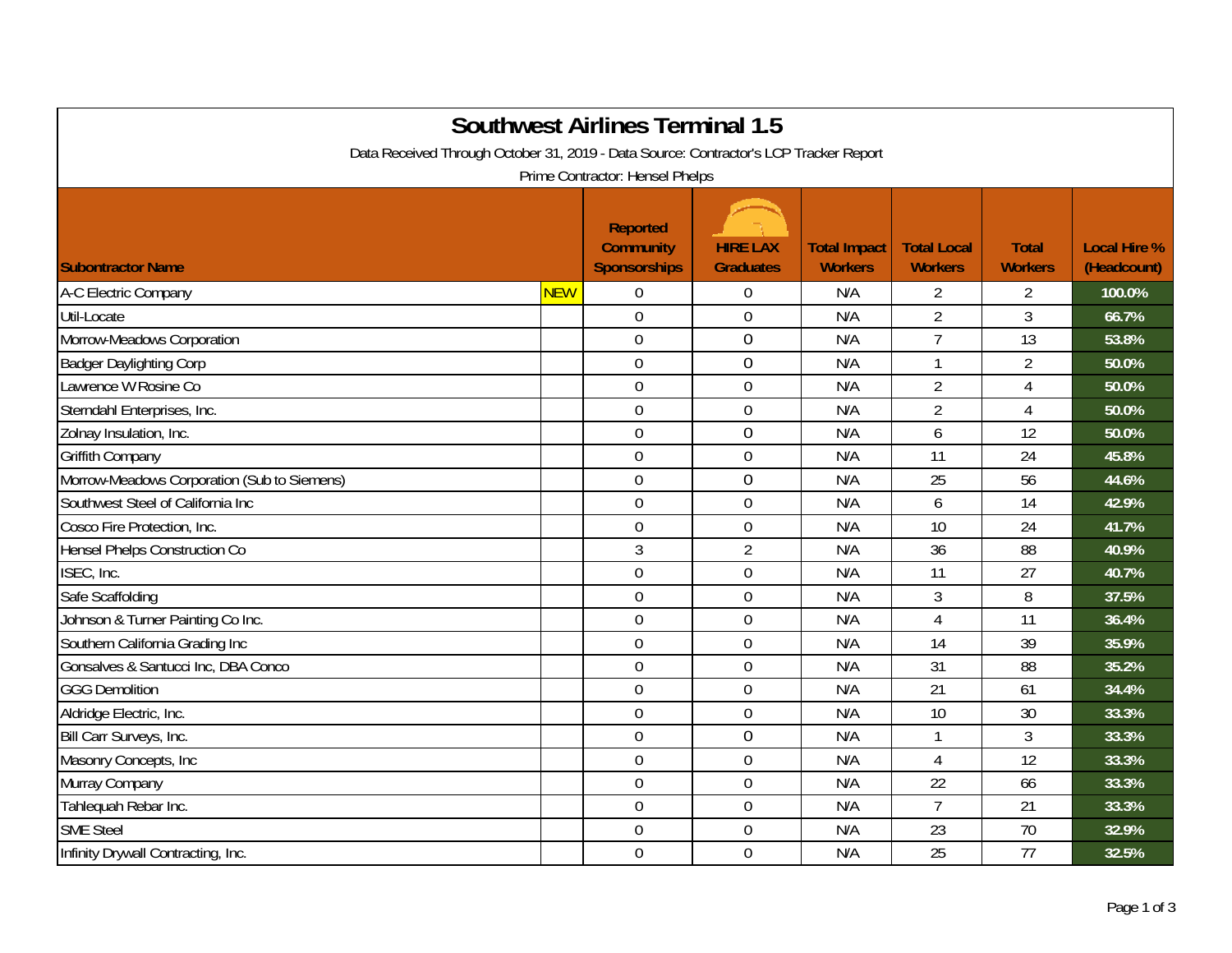| <b>Southwest Airlines Terminal 1.5</b><br>Data Received Through October 31, 2019 - Data Source: Contractor's LCP Tracker Report<br>Prime Contractor: Hensel Phelps |                                                            |                                     |                                       |                                      |                                |                                    |  |  |
|--------------------------------------------------------------------------------------------------------------------------------------------------------------------|------------------------------------------------------------|-------------------------------------|---------------------------------------|--------------------------------------|--------------------------------|------------------------------------|--|--|
| <b>Subontractor Name</b>                                                                                                                                           | <b>Reported</b><br><b>Community</b><br><b>Sponsorships</b> | <b>HIRE LAX</b><br><b>Graduates</b> | <b>Total Impact</b><br><b>Workers</b> | <b>Total Local</b><br><b>Workers</b> | <b>Total</b><br><b>Workers</b> | <b>Local Hire %</b><br>(Headcount) |  |  |
| Jordim Int'l Inc                                                                                                                                                   | $\boldsymbol{0}$                                           | $\boldsymbol{0}$                    | N/A                                   | 10                                   | 31                             | 32.3%                              |  |  |
| R.J. & J. Construction, Inc.                                                                                                                                       | $\overline{0}$                                             | $\mathbf 0$                         | N/A                                   | 6                                    | 19                             | 31.6%                              |  |  |
| <b>Gerdau Reinforcing Steel</b>                                                                                                                                    | $\mathbf 0$                                                | $\mathbf 0$                         | N/A                                   | 14                                   | 45                             | 31.1%                              |  |  |
| <b>Shoring Engineers</b>                                                                                                                                           | $\overline{0}$                                             | $\overline{0}$                      | N/A                                   | 27                                   | 89                             | 30.3%                              |  |  |
| Pan-Pacific Mechanical                                                                                                                                             | $\mathbf 0$                                                | $\mathbf 0$                         | N/A                                   | 22                                   | 74                             | 29.7%                              |  |  |
| <b>Performance Contracting</b>                                                                                                                                     | $\mathbf 0$                                                | $\boldsymbol{0}$                    | N/A                                   | 15                                   | 52                             | 28.8%                              |  |  |
| Rebar Engineering Inc.                                                                                                                                             | $\mathbf 0$                                                | $\mathbf 0$                         | N/A                                   | 4                                    | $\overline{14}$                | 28.6%                              |  |  |
| Rosendin Electric                                                                                                                                                  | $\mathbf 0$                                                | $\mathbf 0$                         | N/A                                   | 20                                   | 72                             | 27.8%                              |  |  |
| Anning Johnson Company                                                                                                                                             | $\overline{0}$                                             | $\overline{0}$                      | N/A                                   | $\overline{4}$                       | 15                             | 26.7%                              |  |  |
| Saddleback Waterproofing                                                                                                                                           | $\overline{0}$                                             | $\mathbf 0$                         | N/A                                   | 5                                    | 19                             | 26.3%                              |  |  |
| <b>Building Electronic Controls</b>                                                                                                                                | $\mathbf 0$                                                | $\boldsymbol{0}$                    | N/A                                   | $\mathbf{1}$                         | $\overline{4}$                 | 25.0%                              |  |  |
| <b>Comet Electric</b>                                                                                                                                              | $\overline{0}$                                             | $\mathbf 0$                         | N/A                                   | $\overline{2}$                       | 8                              | 25.0%                              |  |  |
| Corradini Corp                                                                                                                                                     | $\mathbf 0$                                                | $\boldsymbol{0}$                    | N/A                                   | $\overline{2}$                       | 8                              | 25.0%                              |  |  |
| <b>Elljay Acoustics</b>                                                                                                                                            | $\mathbf 0$                                                | $\boldsymbol{0}$                    | N/A                                   | $\mathbf{1}$                         | $\overline{4}$                 | 25.0%                              |  |  |
| Nevell Group, Inc.                                                                                                                                                 | $\overline{0}$                                             | $\mathbf 0$                         | N/A                                   | $\overline{7}$                       | 32                             | 21.9%                              |  |  |
| Mike Zarp, Inc.                                                                                                                                                    | $\mathbf 0$                                                | $\boldsymbol{0}$                    | N/A                                   | 3                                    | 14                             | 21.4%                              |  |  |
| NorCal Pipeline Services, Inc.                                                                                                                                     | $\overline{0}$                                             | $\boldsymbol{0}$                    | N/A                                   | 5                                    | 24                             | 20.8%                              |  |  |
| West Coast Fire Stopping                                                                                                                                           | $\overline{0}$                                             | $\mathbf 0$                         | N/A                                   | $\mathbf{1}$                         | 5                              | 20.0%                              |  |  |
| Commecial Scaffolding of CA                                                                                                                                        | $\mathbf 0$                                                | $\mathbf 0$                         | N/A                                   | 5                                    | 26                             | 19.2%                              |  |  |
| Centerline Concrete Cutting                                                                                                                                        | $\overline{0}$                                             | $\mathbf 0$                         | N/A                                   | $\mathbf{1}$                         | 6                              | 16.7%                              |  |  |
| DSM Construction, Inc.                                                                                                                                             | $\mathbf 0$                                                | $\boldsymbol{0}$                    | N/A                                   | $\mathbf{1}$                         | 6                              | 16.7%                              |  |  |
| Schindler Elevator Corporation                                                                                                                                     | $\mathbf 0$                                                | $\boldsymbol{0}$                    | N/A                                   | $\mathbf{1}$                         | 9                              | 11.1%                              |  |  |
| Underground Construction Co Inc                                                                                                                                    | $\mathbf 0$                                                | $\mathbf 0$                         | N/A                                   | $\overline{2}$                       | 19                             | 10.5%                              |  |  |
| Mr. Crane, Inc.                                                                                                                                                    | $\overline{0}$                                             | $\mathbf 0$                         | N/A                                   | $\overline{2}$                       | 40                             | 5.0%                               |  |  |
| <b>Performance Contracting</b>                                                                                                                                     | $\overline{0}$                                             | $\boldsymbol{0}$                    | N/A                                   | $\mathbf{1}$                         | 25                             | 4.0%                               |  |  |
| Concrete Coring Company (sub to Griffith)                                                                                                                          | $\overline{0}$                                             | $\mathbf 0$                         | N/A                                   | $\overline{0}$                       | $\overline{2}$                 | 0.0%                               |  |  |